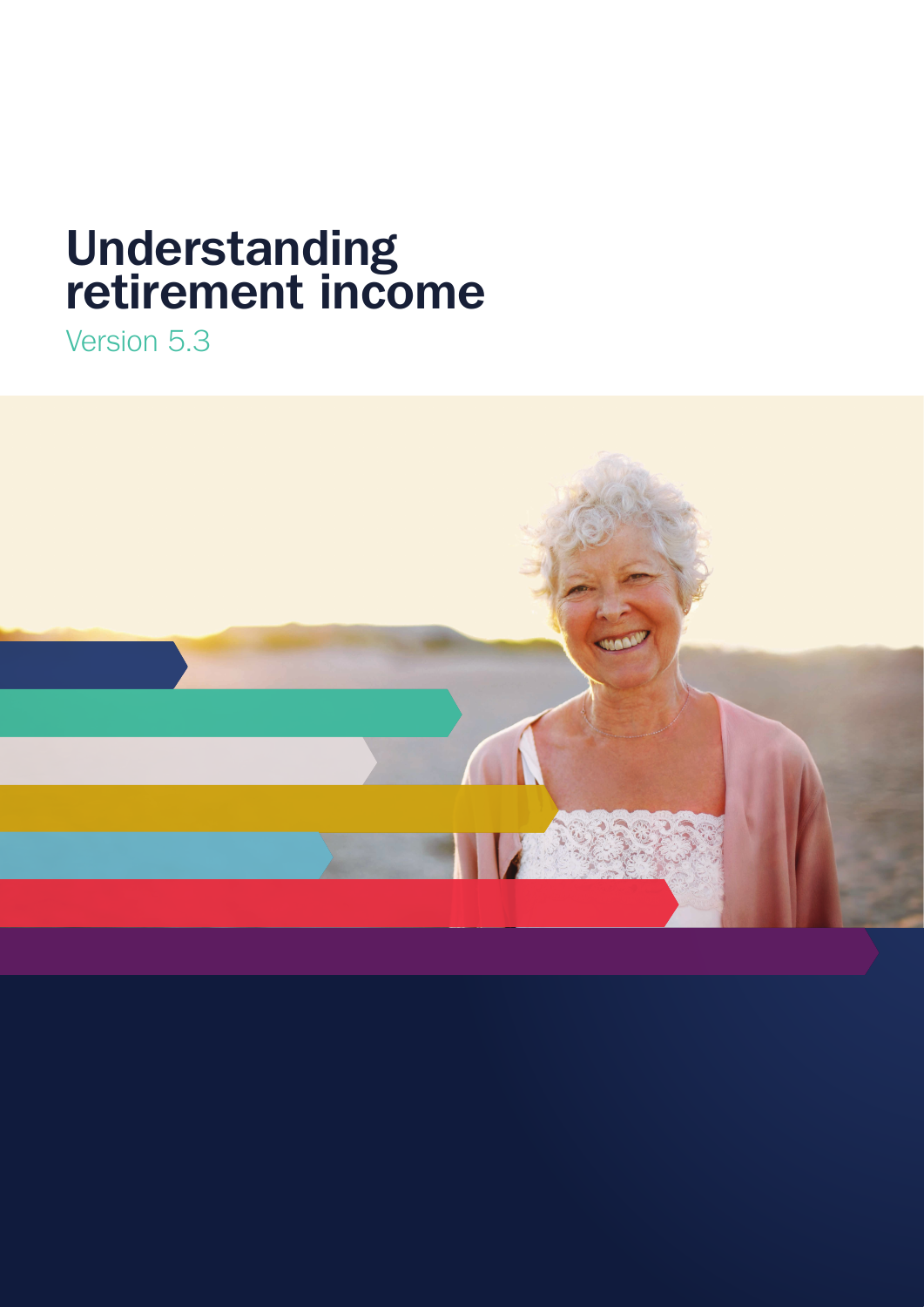This document provides some additional information about **retirement income** discussed in the SOA so that you can understand the benefits of the strategies recommended to you, and the associated costs and risks.

*This document has been published*  by GWM Adviser Services Limited AFSL 230692, registered address 105-153 Miller St North Sydney NSW 2060, ABN 96 002 071 749 for use in conjunction with Statements of Advice prepared by its authorised representatives and the representatives or authorised representatives of National Australia Bank Limited, Godfrey Pembroke Limited, Apogee Financial Planning Limited, Meritum Financial Planning, JBWere Limited and Australian Financial Services Licensees with whom it has a commercial services agreement.

This document contains general information about the benefits, costs and risks associated with certain product classes and strategies. It is designed for use in conjunction with a Statement of Advice that takes into account the circumstances and objectives of an individual. Before making a commitment to purchase or sell a financial product, you should ensure that you have obtained an individual Statement of Advice.

As legislation may change, you should ensure you have the most recent version of this document.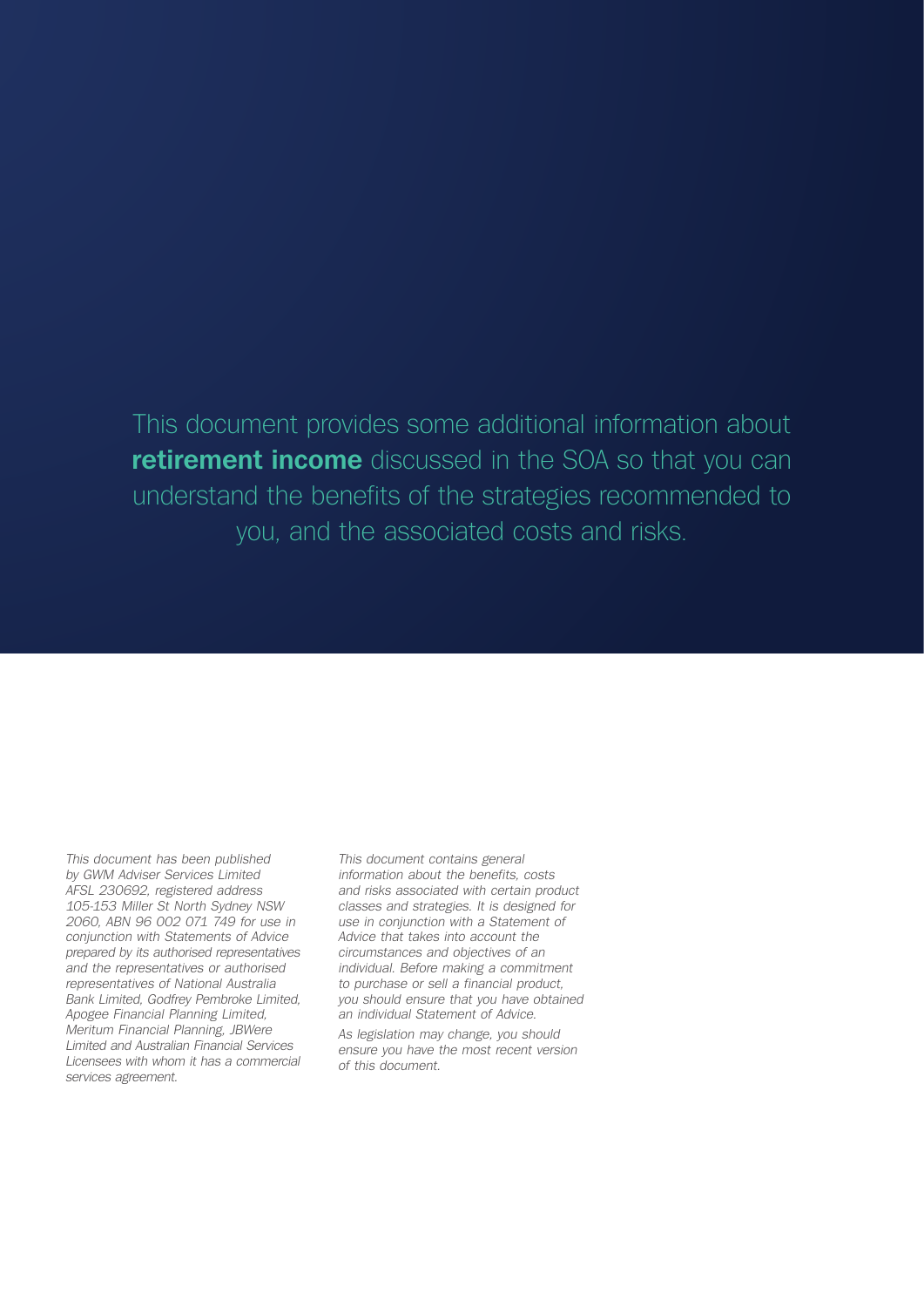# **HOW TO READ THIS DOCUMENT**

Managing your finances to meet your day to day requirements as well as your long-term goals can be a complex task. There are all sorts of issues you need to consider such as taxation, legislation, protecting your wealth and assets, associated costs and the inherent risks of investment. When undertaking a financial plan it is important you understand how these issues will impact you and what you should expect over time.

Your financial adviser will provide you with a Statement of Advice (SOA) which sets out the details of the advice and how it will meet your goals and objectives.

This document provides some additional information to help you understand the financial planning concepts discussed in the SOA in relation to **retirement income**.

It is very important you read this document to help you understand the benefits of the strategies recommended to you and the associated costs and risks.

Please contact your adviser if you do not understand anything, or need further information or clarification.

# Retirement income

When approaching retirement, an important consideration is how to invest your savings including superannuation so you are able to replace your wage with regular income throughout retirement.

When it comes to choosing how to structure your investments in retirement, it is important your savings are invested in a tax effective way while still maintaining flexibility to cover any unforeseen changes in your circumstances.

Some of the options available to fund your retirement include:

- investing outside the superannuation environment (this may involve cashing out all or part of your superannuation benefits as a lump sum payment)
- using all or part of your retirement savings to buy a regular income stream such as an annuity or a superannuation pension, or
- a combination of both the above.

# Investing outside superannuation

Depending on your requirements for income and access to capital, you may choose to invest outside the superannuation environment. You could choose to purchase investments such as property, managed funds or shares, or you could use your funds to pay off loans or to take a holiday.

As part of this strategy, you may also choose to withdraw your funds from superannuation.

#### **Be aware**

- Depending on your circumstances, you may be liable to pay lump sum tax on any amounts you withdraw.
- Generating income from investments held outside superannuation may not be the most tax effective option for you.
- If you make a lump sum withdrawal from superannuation to invest into nonsuperannuation investments, you may lose access to tax-free income/earnings or the tax offset generally associated with income streams commenced with superannuation benefits.
- If you make a lump sum withdrawal from superannuation to invest into non-superannuation investments, you may lose the opportunity to reinvest your funds into superannuation at a later date.
- Investing outside superannuation may impact on any current or future Centrelink benefits which you may be eligible for.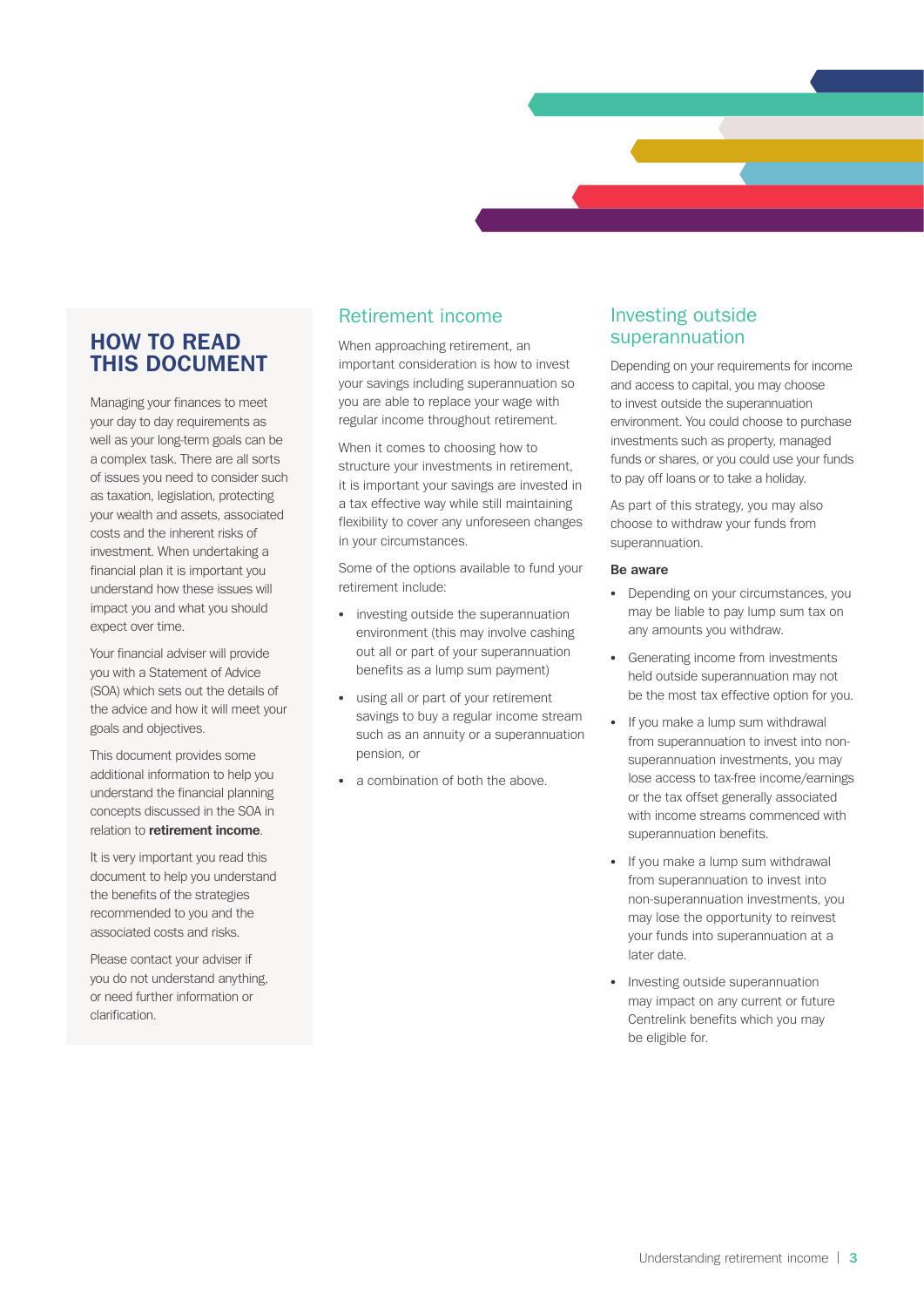## Superannuation – taxed and untaxed funds

Most superannuation funds are **taxed** funds, meaning earnings within the fund and certain contribution are taxed. This includes public offer funds, industry funds and self managed superannuation funds.

However, some funds are **untaxed** and different taxation rules apply for these, particularly when taking a benefit as a lump sum or an income stream.

Examples of untaxed funds include the Commonwealth Superannuation scheme, Super SA, and GESB. Specific advice would need to be sought in relation to funds such as these.

# Commencing a pension

The information below may not apply to certain funds (as detailed above). Your adviser will be able to assist if this does not apply to your circumstances.

The Federal Government encourages retirees to provide their own income in retirement rather than relying solely on the Age Pension. By providing incentives in the form of tax concessions and social security benefits, the Government helps to make investments that produce regular income streams more attractive to retirees. The main type of income stream available in today's market is a superannuation pension.

## What is a pension?

A superannuation pension is a retirement income stream that can only be purchased with money held in superannuation.

With this type of investment, all earnings generated are reinvested back into the account. Regular income payments are paid until the account balance is exhausted. Furthermore, if you have met a full condition of release, any earnings generated or capital gains in the account are not subject to tax. This will be the case where you have reached age 65, or in the event that you notify the fund that you:

- Have reached your preservation age and permanently retired
- Have ceased an employment arrangement after turning 60
- Have been diagnosed as being terminally ill with a life expectancy of less than 24 months, or
- You become permanently disabled.

The amount that you can use to commence tax-free retirement phase pensions is limited by the transfer balance cap of \$1.6 million (current for 2018/19 and may be subject to indexation). Penalties will apply for excess transfers. Superannuation savings above this amount can either:

- remain in the accumulation phase of superannuation where earnings are taxed at 15%, or
- cashed out of the superannuation system and earnings taxed at marginal tax rates.

This is complex. For more information on the transfer balance cap rules, see 'Understanding transfer balance cap'.

You may be able to commence a transition to retirement pension (TTR) when you reach your preservation age (55-60 depending on your date of birth).

Earnings on TTR pension accounts will be taxed at the superannuation fund tax rate of up to 15%. Once you meet a full condition of release (see above) your pension earnings will be tax free.

The benefit of a pension is income payments are tax free after the age of 60 or concessionally taxed between preservation age and 60.

## Pension features

- You receive a flexible income stream in which you are able to choose the amount of income you receive subject to minimum payment percentages set by the Government. No maximum will apply (with the exception of pensions commenced under the TTR pensions, which have a maximum payment amount of the account balance each year). The minimum amount of your pension is the account balance multiplied by the percentage factor. You are able to choose the payment term ie, monthly, quarterly, half-yearly or annually depending on the product offering.
- Depending on your circumstances, income payments may be tax free or concessionally taxed. Refer to the Taxation of superannuation pensions section for further details.
- Earnings including capital gains on assets supporting these pensions are tax exempt if you have met a full condition of release up to the transfer balance cap. Alternatively earnings and capital gains are taxed at up to 15% if your pension is a transition to retirement pension.
- You are able to access your capital funds at any time with the exception of pensions commenced under the TTR condition of release. As a result, you have the flexibility to make withdrawals in addition to your income payments.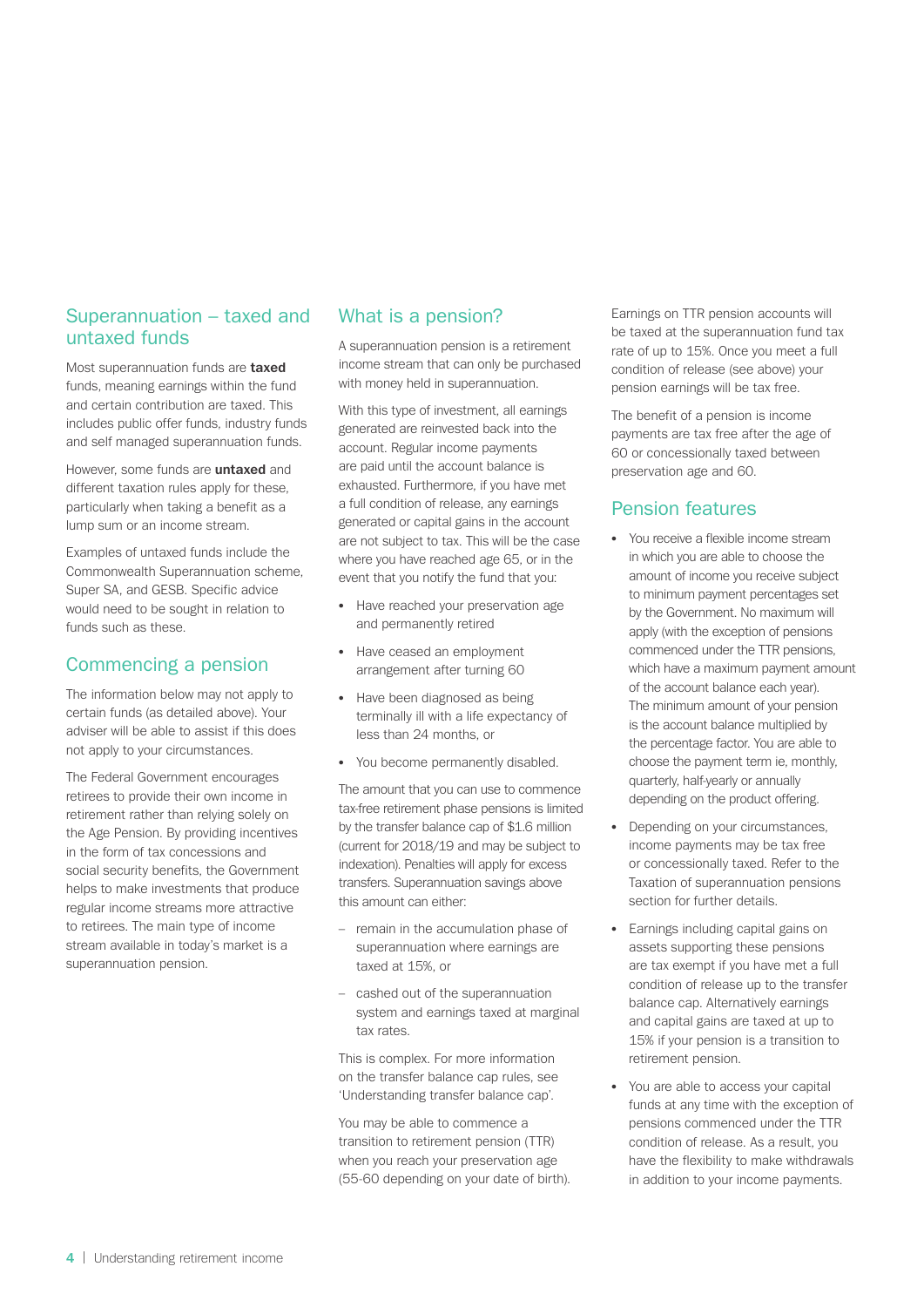- You are generally able to choose from a number of different investment options from which your pension payments will be drawn. This gives you some control over where and how your money is invested.
- There is no mortality risk which means if you die before the capital invested (plus any investment earnings) is exhausted, the balance will be paid out to your nominated beneficiary, your estate, or legal representative.
- If, upon death, the account balance is paid to a dependant such as a spouse or a child under 18 years of age, the lump sum will usually be paid tax-free.

#### **Be aware**

- The term of the pension is not guaranteed which means your money may not last throughout your retirement. The pension ends once the account balance has been fully paid to you.
- Your investment returns will fluctuate depending on economic and market conditions which means your investment can increase or decrease in value.
- The amount of income you withdraw must be subject to the prescribed minimum limits, no maximum will apply with the exception of pensions commenced unless a TTR pension which is limited to a maximum annual payment of 10% of the account balance.
- For those under 60, lump sum withdrawals from a pension taken on top of regular payments may incur tax.
- Tax may be levied on any remaining pension balance on death (for example, if paid as a lump sum to a non-financially dependant beneficiary, such as an adult child).

## Taxation of superannuation pensions

When you receive an income payment from either a new or existing superannuation pension you may incur tax, depending on your age and the components of your pension.

## Taxation of superannuation pensions (this applies only to taxed funds)

Superannuation pension accounts may include both tax-free and taxable components.

Each income payment (and commutation amount) from a superannuation pension will be deemed to include both taxable and tax free components. The proportion of each is based on the fixed percentage of these components at the commencement of the superannuation pension. This means you cannot choose which component(s) to draw your pension from. This is known as the proportional drawdown regime.

Income payments for those aged 60 and over are entirely tax-free regardless of the underlying tax components.

For those preservation age to 59, the tax free component of the income payment is free of Pay As You Go (PAYG) tax and the remainder (taxable portion) of the pension payment is taxed at your marginal tax rate with a 15% tax offset.

#### **Annuities**

Another method of providing an income stream in retirement is via an annuity. An annuity is an investment that pays a series of regular guaranteed income payments for either a fixed period of time or for life.

They may be purchased with superannuation funds or non superannuation monies.

If superannuation funds are used, income payments receive the same tax treatment as superannuation pensions.

If non superannuation monies are used, a tax free amount for each payment will be calculated, representing your return of capital.

#### Key features of fixed term annuities

- You nominate the term of the annuity and the payment frequency.
- You have certainty your income will not run out during the annuity term. The payments are guaranteed over this period.
- The flexibility to choose whether your income payments will remain level or be indexed each year to keep pace with increases in prices due to inflation.
- You can choose whether you would like to have a portion of your capital returned to you as a lump sum at the end of the term and the amount of this lump sum.
- As it is not market linked, you are protected from adverse movements in investment markets. Instead, you lock in the applicable interest rate at the time the investment is made.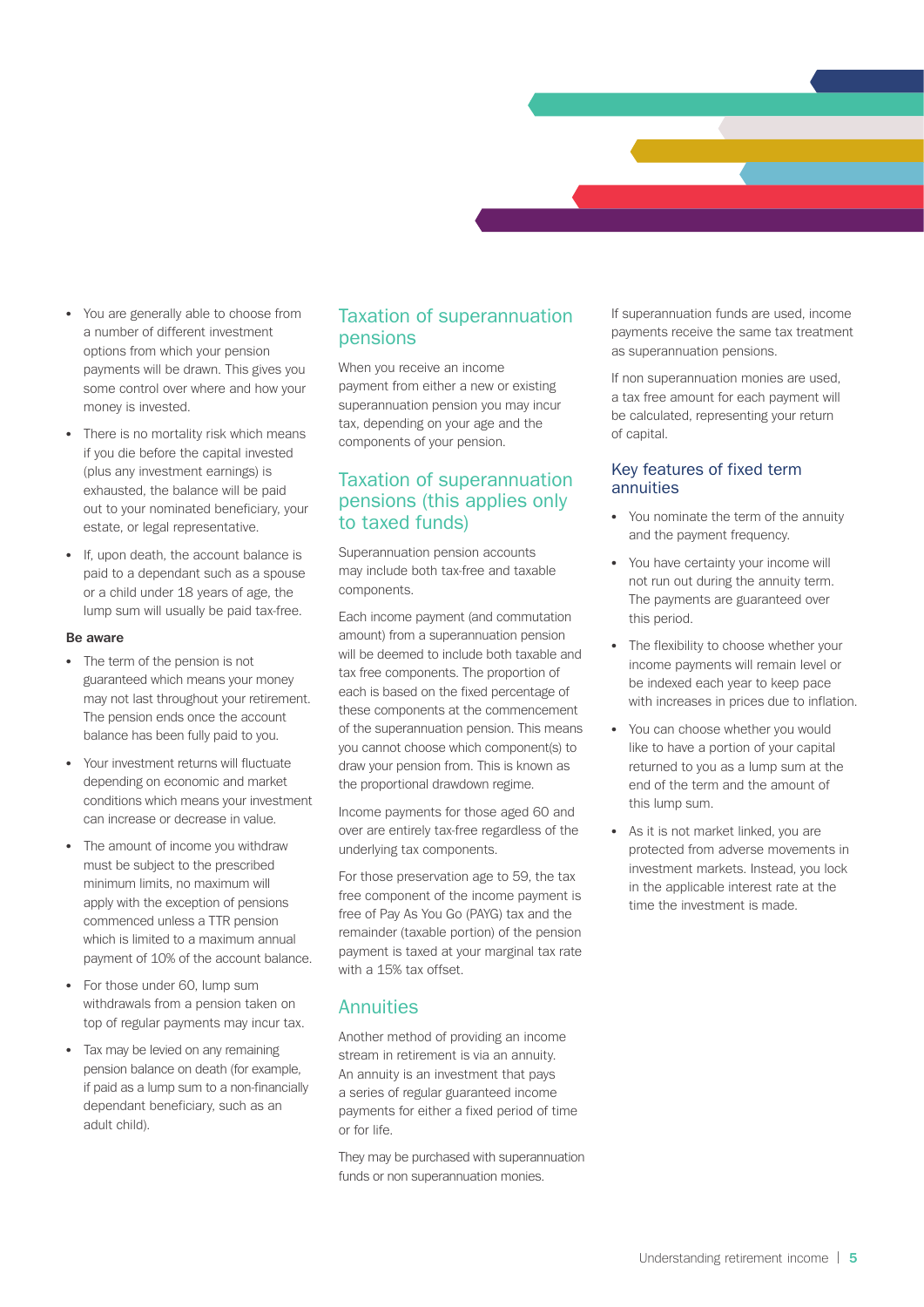#### Key features of lifetime annuities

- It can revert to a spouse upon death of the original annuitant.
- You have certainty your income will not run out during your lifetime. The payments are guaranteed.
- You can elect to apply a 'guaranteed period'. This means that if you die during this period a lump sum may be payable to your estate or nominated beneficiary. In some cases, this may be less than you originally invested as it is influenced by a number of factors including prevailing interest rates at the time the lump sum is paid and the original terms of the annuity.
- You can determine the frequency of the income payments.
- You can choose whether your income payments remain level or are indexed each year to keep pace with increases in prices due to inflation.
- As it is not market linked, you are protected from adverse movements in investment markets. Instead, you lock in the applicable interest rate at the time the investment is made.
- Part of the income you receive may be tax free.

#### **Be aware**

- A lifetime annuity with a nil residual capital value means nothing is paid to your dependants or estate upon your death. The exceptions are if you have selected a reversionary annuitant or if a guaranteed income period has been selected and you pass away within this period. In this event, your beneficiaries or estate will only receive what would have been paid to you during the guaranteed period. Depending on how long you live, there could be an overall loss of capital.
- It is not investment linked so your capital will not grow and you cannot take advantage of favourable market movements.
- Annuities purchased with superannuation money will be counted against the \$1.6 million transfer cap. The taxation of payments to you may be impacted if you have superannuation income streams that exceed the transfer balance cap and are unable to lower your superannuation income streams below the cap threshold.
- You are locked in to a specific rate of return for the rest of the term (or life). If interest rates rise, you are not able to take advantage of the higher potential return without incurring penalties.
- Once the annuity is established, the amount and frequency of the income payments cannot be altered.
- Your options are restricted if your circumstances change, as generally speaking, you cannot withdraw a lump sum. Penalties apply to any withdrawals.
- The income of an annuity is assessed by the Centrelink and Department of Veteran's Affairs income test as follows:
	- subject to deeming rates where the term is five years or less, or
	- total income is reduced by a 'deduction amount' where the term is more than five years.

**NOTE:** If your life expectancy is equal to or less than five years, the income assessment will be total income reduced by a 'deduction amount'.

• The investment amount of an annuity is assessed under the Centrelink and Department of Veteran's Affairs Assets Test. If you choose to receive all of the capital at the end of the selected term, the assessed asset value does not change. If you choose to have some of the capital returned as part of the regular payments, the asset value is recalculated every six to 12 months, depending on payment frequency. and reduced by the amount of capital returned up to that time.